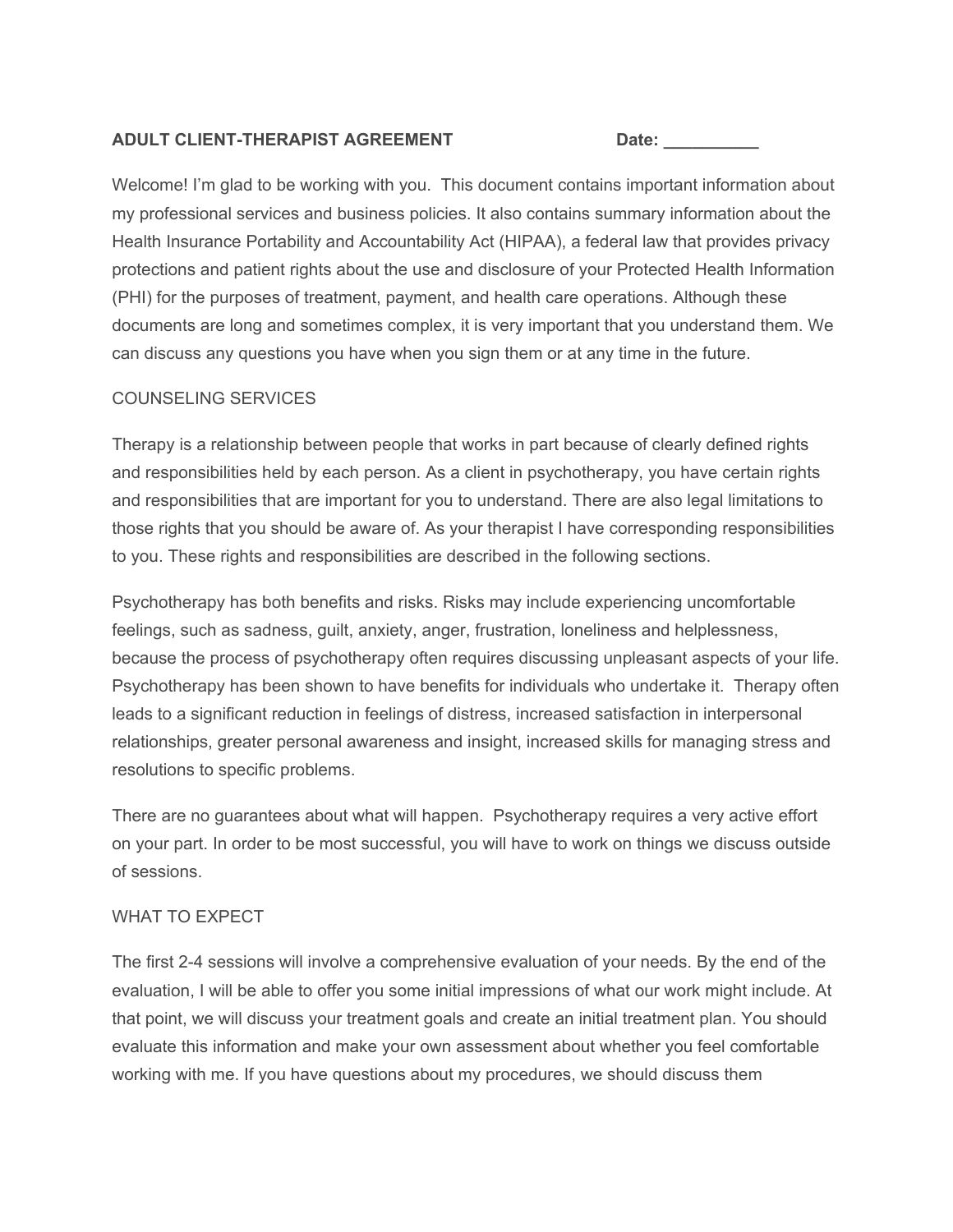whenever they arise. If your doubts persist, I will be happy to help you set up a meeting with another mental health professional for a second opinion.

## APPOINTMENTS

Appointments will ordinarily be 50 minutes in duration, once per week, at a time we agree on. Some sessions may be more or less frequent as needed. The time scheduled for your appointment is assigned to you and you alone. If you need to cancel or reschedule a session, I ask that you provide me with 24 hours notice. Please see my *Cancellation and Missed Appointments Policy* for more detailed information. If it is possible, I will try to find another time to reschedule the appointment. In addition, you are responsible for coming to your session on time; if you are late, your appointment will still need to end on time.

### PROFESSIONAL FEES

The standard fee for the initial intake is \$120.00 and each subsequent session is \$100.00. You are responsible for paying at the time of your session unless prior arrangements have been made. Payment must be made by check or cash; I am not able to process credit card charges as payment. Any checks returned to my office are subject to an additional fee of up to \$25.00 to cover the bank fee that I incur.

In addition to weekly appointments, it is my practice to charge this amount on a prorated basis (I will break down the hourly cost) for other professional services that you may require such as report writing, telephone conversations that last longer than 15 minutes, attendance at meetings or consultations which you have requested, or the time required to perform any other service which you may request of me.

### INSURANCE

In order for us to set realistic treatment goals and priorities, it is important to evaluate what resources you have available to pay for your treatment. If you have a health insurance policy, it will usually provide some coverage for mental health treatment. With your permission, my billing service and I will assist you to the extent possible in filing claims and ascertaining information about your coverage, but you are responsible for knowing your coverage and for letting me know if/when your coverage changes.

Due to the rising costs of health care, insurance benefits have increasingly become more complex. It is sometimes difficult to determine exactly how much mental health coverage is available. Managed Health Care plans such as HMOs and PPOs often require advance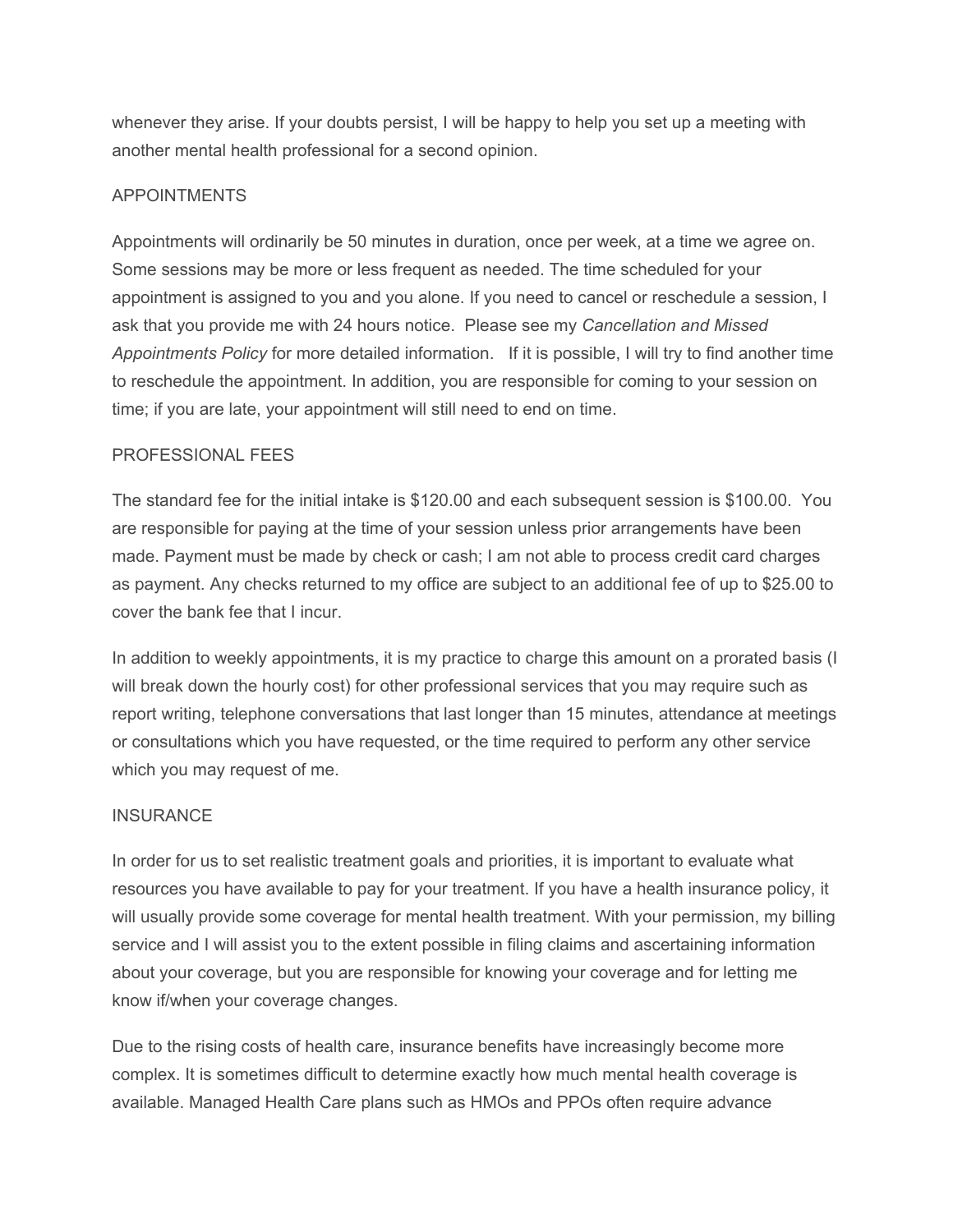authorization, without which they may refuse to provide reimbursement for mental health services. These plans are often limited to short-term treatment approaches designed to work out specific problems that interfere with a person's usual level of functioning. It may be necessary to seek approval for more therapy after a certain number of sessions. While a lot can be accomplished in short-term therapy, some patients feel that they need more services after insurance benefits end. Some managed-care plans will not allow me to provide services to you once your benefits end. If this is the case, I will do my best to find another provider who will help you continue your psychotherapy.

You should also be aware that most insurance companies require you to authorize me to provide them with a clinical diagnosis. (Diagnoses are technical terms that describe the nature of your problems and whether they are short-term or long-term problems. All diagnoses come from a book entitled the DSM-V. There is a copy in my office and I will be glad to let you see it to learn more about your diagnosis, if applicable.).

Sometimes I have to provide additional clinical information such as treatment plans or summaries, or copies of the entire record (in rare cases). This information will become part of the insurance company files and will probably be stored in a computer. Though all insurance companies claim to keep such information confidential, I have no control over what they do with it once it is in their hands. In some cases, they may share the information with a national medical information databank. Upon request,I will provide you with a copy of reports I submit.

In addition, if you plan to use your insurance, authorization from the insurance company may be required before they will cover therapy fees. If you did not obtain authorization and it is required, you may be responsible for full payment of the fee. Many policies leave a percentage of the fee ( which is called co-insurance ) or a flat dollar amount ( referred to as a co-payment ) to be covered by the patient. Either amount is to be paid at the time of the visit by check or cash.

In addition, some insurance companies also have a deductible, which is an out-of-pocket amount, that must be paid by the patient before the insurance companies are willing to begin pay ing any amount for services. This will typically mean that you will be responsible to pay for initial sessions with me until your deductible has been met; the deductible amount may also need to be met at the start of each calendar year.

Once we have all of the information about your insurance coverage, we will discuss what we can reasonably expect to accomplish with the benefits that are available and what will happen if coverage ends before you feel ready to end your sessions. It is important to remember that you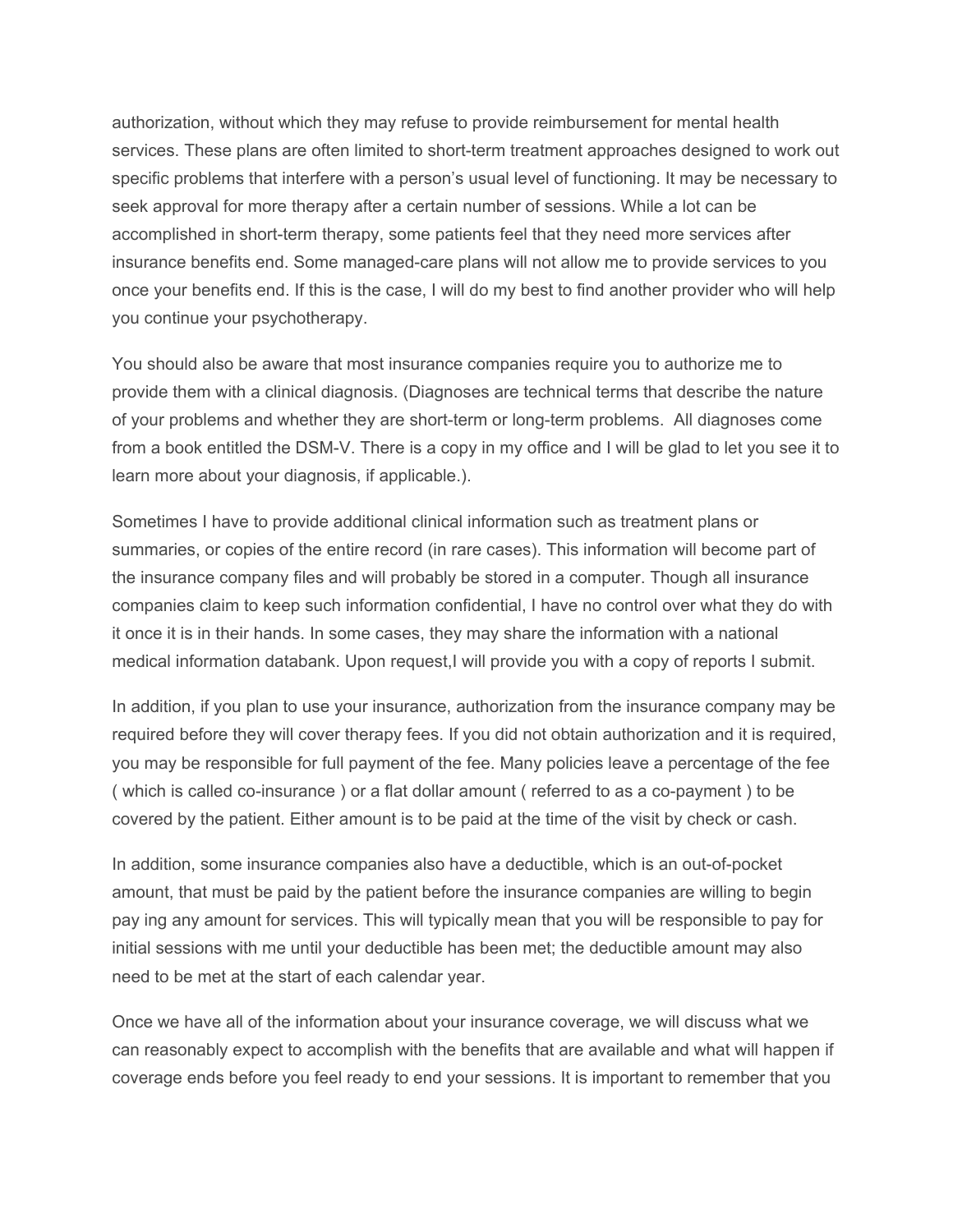always have the right to pay for my services yourself to avoid the problems described above, unless prohibited by my provider contract.

If I am not a participating provider for your insurance plan, I will supply you with a receipt of payment for services, which you can submit to your insurance company for reimbursement. Please note that not all insurance companies reimburse for out-of-network providers. If you prefer to use a participating provider, I will refer you to a colleague.

## PROFESSIONAL RECORDS

I am required to keep appropriate records of the psychological services that I provide. Your records are maintained in a secure location. I keep brief records noting that you were here, your reasons for seeking therapy, the goals and progress we set for treatment, your diagnosis, topics we discussed, your medical, social, and treatment history, records I receive from other providers, copies of records I send to others, and your billing records. Except in unusual circumstances that involve danger to yourself, you have the right to a copy of your file. Because these are professional records, they may be misinterpreted and / or upsetting to untrained readers. For this reason, I recommend that you initially review them with me, or have them forwarded to another mental health professional to discuss the contents. If I refuse your request for access to your records, you have a right to have my decision reviewed by another mental health professional , which I will discuss with you upon your request. You also have the right to request that a copy of your file be made available to any other health care provider at your written request.

### **CONFIDENTIALITY**

As a rule, I will not disclose information about you to anyone, even the fact that you are my client, without your consent. Your signature on this document allows me to communicate information to your insurance provider for the sole purpose of securing payment.

LIMITATIONS. I want you to be aware of the legal limitations to this agreement. By law, if I am concerned about your personal safety- that you are considering hurting yourself or someone else is hurting you- I may need to seek supplemental professional support. When possible I will discuss this concern with you in advance. I may also need to break this agreement if I am concerned you may hurt someone else. Again, when possible I will discuss this with you in advance.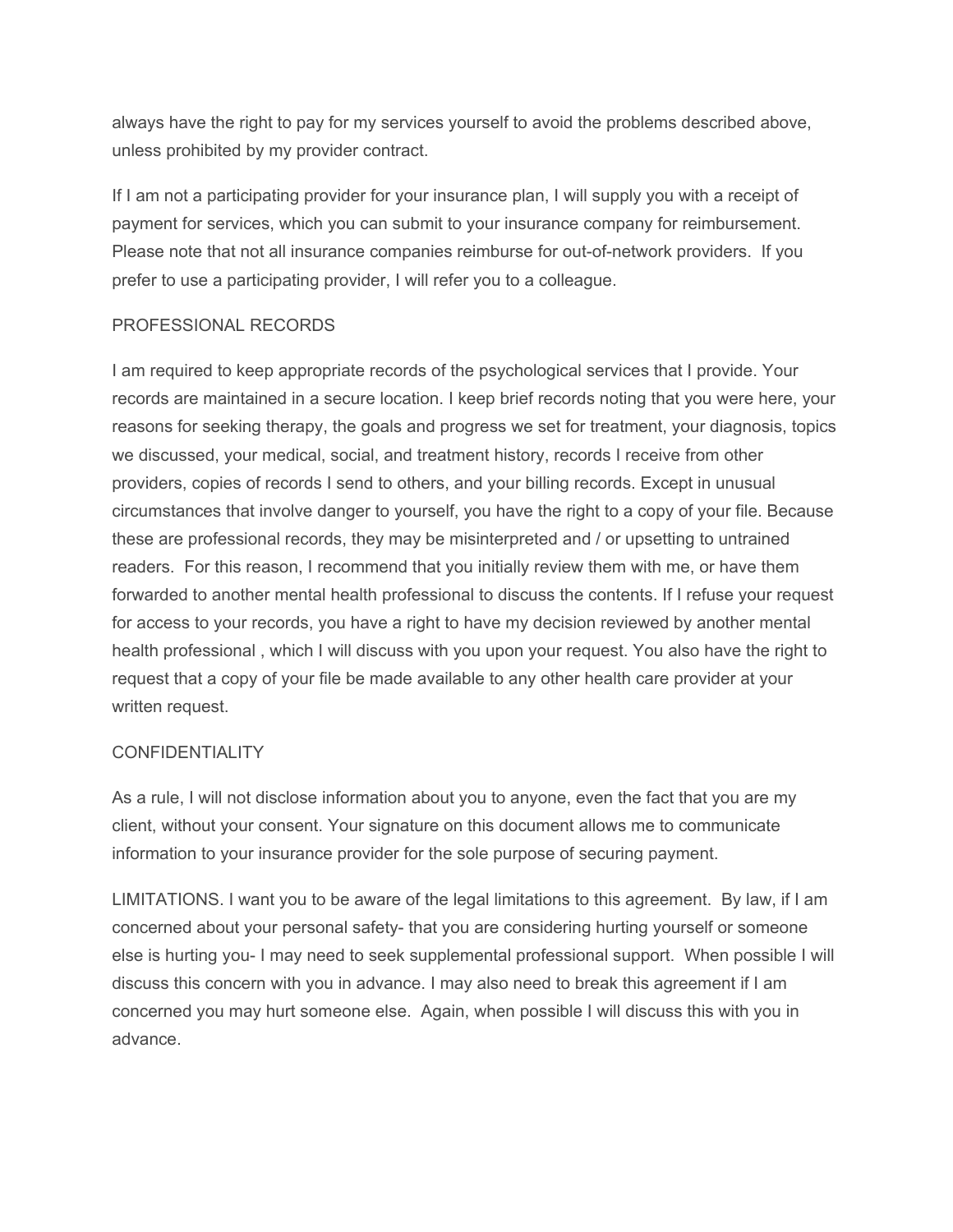PARENTS AND YOUTH. While privacy in therapy is crucial to successful progress, parental involvement can also be essential. It is my policy not to provide treatment to a child 12 or under unless s/he agrees that I can share information I consider necessary with a parent. For children 13 and older, I request an agreement between the client and the parents allowing me to share general information about treatment progress and attendance, as well as a treatment summary upon completion of therapy. All other communication will require the child's agreement, unless I feel there is a safety concern as described above, in which case I will make every effort to notify the child of my intention to disclose information ahead of time and make every effort to handle any objections that are raised.

# CONTACTING ME

I am often not immediately available by telephone. I do not answer my phone when I am with clients or otherwise unavailable. At these times, you may leave a message on my voicemail or text me on my confidential number and your message will be returned as soon as possible, but it may take a day or two for non-urgent matters. If, for any number of unseen reasons, you do not hear from me or I am unable to reach you, and you feel you cannot wait for a return call or if you feel unable to keep yourself safe, 1) go to your local Hospital Emergency Room, or 2) call 911 and ask to speak to the mental health worker on call. I do not interact with clients through social media platforms such as facebook or instagram. I will make every attempt to inform you in advance of planned absences, and provide you with the name and phone number of the mental health professional covering my practice.

### OTHER RIGHTS

If you are unhappy with what is happening in therapy, I hope you will will talk with me so that I can respond to your concerns. Such comments will be taken seriously and handled with care and respect. You may also request that I refer you to another therapist and are free to end therapy at any time. You have the right to considerate, safe and respectful care, without discrimination by race, ethnicity, color, gender, sexual orientation, age, religion, national origin, or source of payment. You have the right to ask questions about any aspects of therapy and about my specific training and experience. You have the right to expect that I will not have social or sexual relationships with clients or with former clients.

# **STATEMENT OF UNDERSTANDING: CONSENT TO PSYCHOTHERAPY**

Your signature below indicates three points of understanding; that you have read this Client-Therapist Agreement and agree to the terms, that you agree that I can provide requested